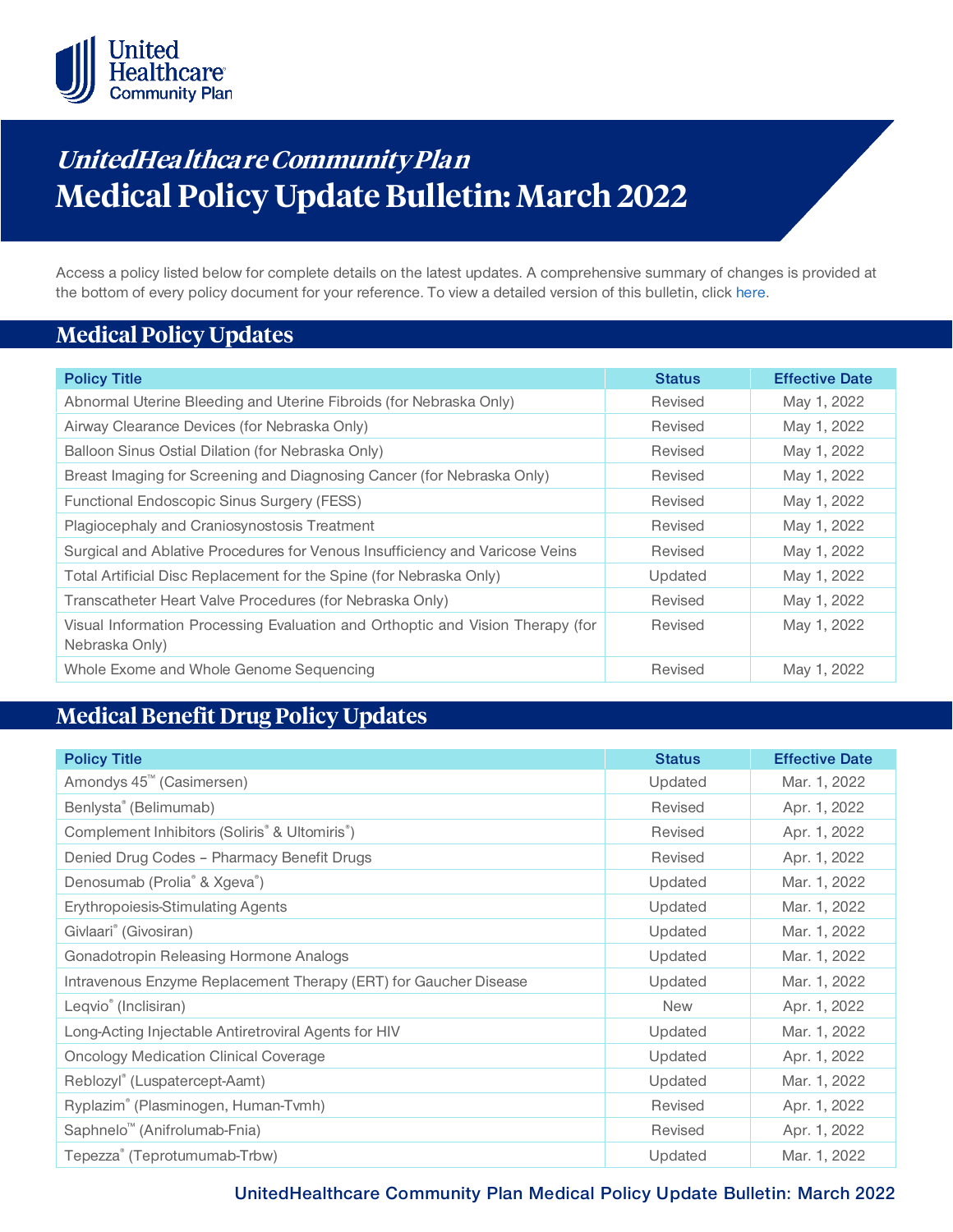| <b>Policy Title</b>                                 | <b>Status</b> | <b>Effective Date</b> |
|-----------------------------------------------------|---------------|-----------------------|
| Testosterone Replacement or Supplementation Therapy | Updated       | Mar. 1, 2022          |
| Tezspire <sup>™</sup> (Tezepelumab)                 | <b>New</b>    | Apr. 1, 2022          |
| Viltepso <sup>®</sup> (Viltolarsen)                 | Updated       | Mar. 1, 2022          |
| Vyepti <sup>™</sup> (Eptinezumab-Jjmr)              | Updated       | Mar. 1, 2022          |
| Vyvgart <sup>™</sup> (Efgartigimod Alfa-Fcab)       | <b>New</b>    | Apr. 1, 2022          |
| Zulresso <sup>™</sup> (Brexanolone)                 | Updated       | Mar. 1, 2022          |

## **[Coverage Determination Guideline Updates](https://www.uhcprovider.com/content/dam/provider/docs/public/policies/mpub-archives/comm-plan/community-plan-medical-policy-update-bulletin-march-2022-full.pdf#nj)**

| <b>Policy Title</b>                                                                                    | <b>Status</b> | <b>Effective Date</b> |
|--------------------------------------------------------------------------------------------------------|---------------|-----------------------|
| Breast Reconstruction Post Mastectomy and Poland Syndrome (for Nebraska<br>Only)                       | Updated       | May 1, 2022           |
| Breast Reduction Surgery (for Nebraska Only)                                                           | Revised       | May 1, 2022           |
| Durable Medical Equipment, Orthotics, Medical Supplies and<br>Repairs/Replacements                     | Revised       | May 1, 2022           |
| Durable Medical Equipment, Orthotics, Medical Supplies and<br>Repairs/Replacements (for Nebraska Only) | Revised       | May 1, 2022           |
| Panniculectomy and Body Contouring Procedures                                                          | Revised       | Apr. 1, 2022          |
| Panniculectomy and Body Contouring Procedures (for Nebraska Only)                                      | Revised       | May 1, 2022           |
| Pectus Deformity Repair (for Nebraska Only)                                                            | Revised       | May 1, 2022           |
| Private Duty Nursing (PDN) Services                                                                    | Updated       | Mar. 1, 2022          |
| Private Duty Nursing (PDN) Services (for Florida Only)                                                 | Updated       | Mar. 1, 2022          |
| Private Duty Nursing (PDN) Services (for Nebraska Only)                                                | Revised       | Mar. 1, 2022          |
| Private Duty Nursing (PDN) Services (for New Jersey Only)                                              | Updated       | Mar. 1, 2022          |

# **Utilization Review Guideline Updates**

| <b>Policy Title</b>                                                   | <b>Status</b> | <b>Effective Date</b> |
|-----------------------------------------------------------------------|---------------|-----------------------|
| Chemotherapy Observation or Inpatient Hospitalization                 | Updated       | Mar. 1, 2022          |
| Pediatric Outpatient Intensive Feeding Programs                       | Retired       | Mar. 1, 2022          |
| Pediatric Outpatient Intensive Feeding Programs (for Nebraska Only)   | Retired       | Mar. 1, 2022          |
| Pediatric Outpatient Intensive Feeding Programs (for New Jersey Only) | Retired       | Mar. 1, 2022          |